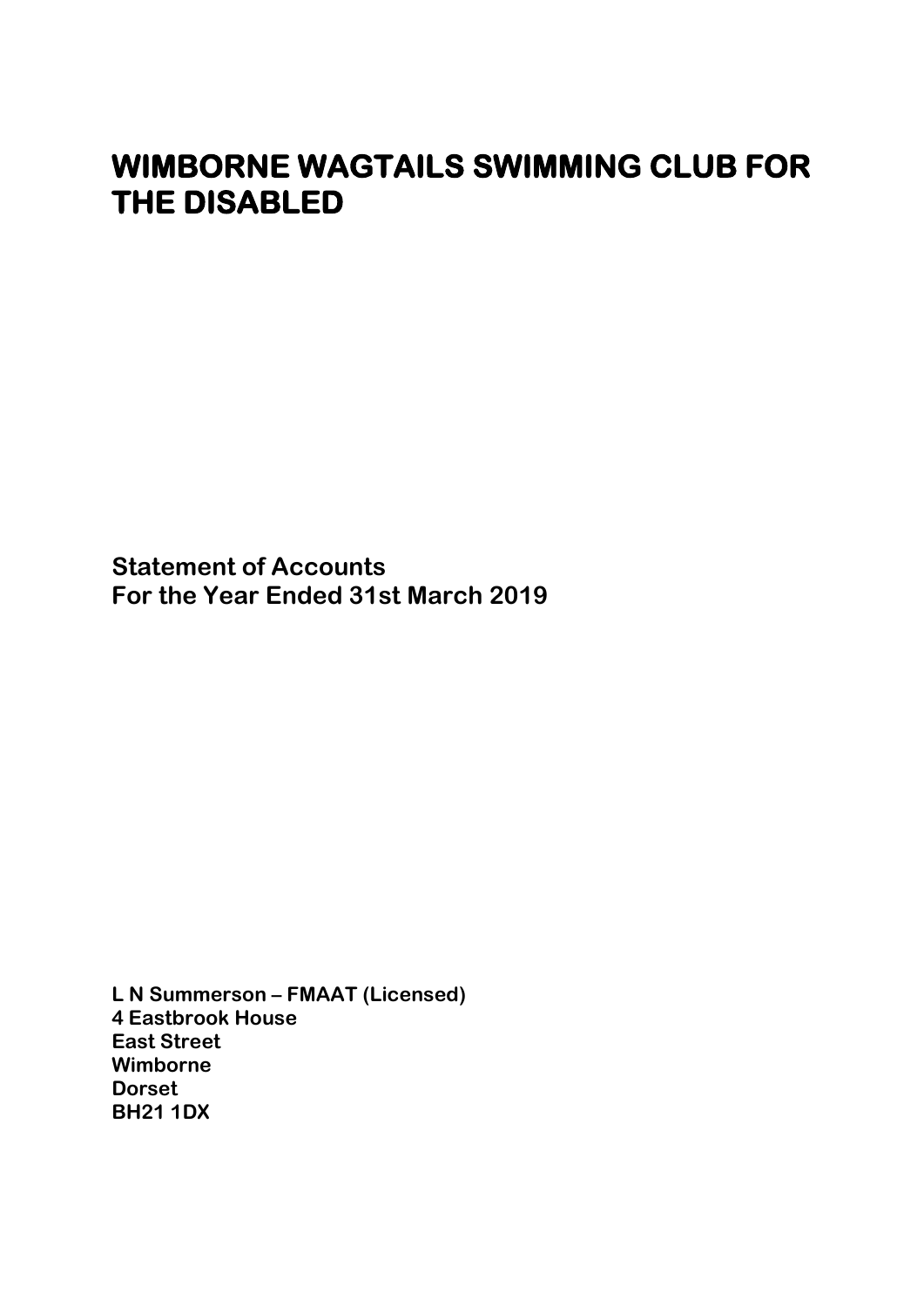### **Contents of the Financial Statements For the Year Ended 31st March 2019**

|                                         | Page |
|-----------------------------------------|------|
| <b>Income &amp; Expenditure Account</b> |      |
| <b>Balance Sheet</b>                    | 2    |
| <b>Auditor's Report</b>                 | 3    |
| <b>Notes to the Accounts</b>            |      |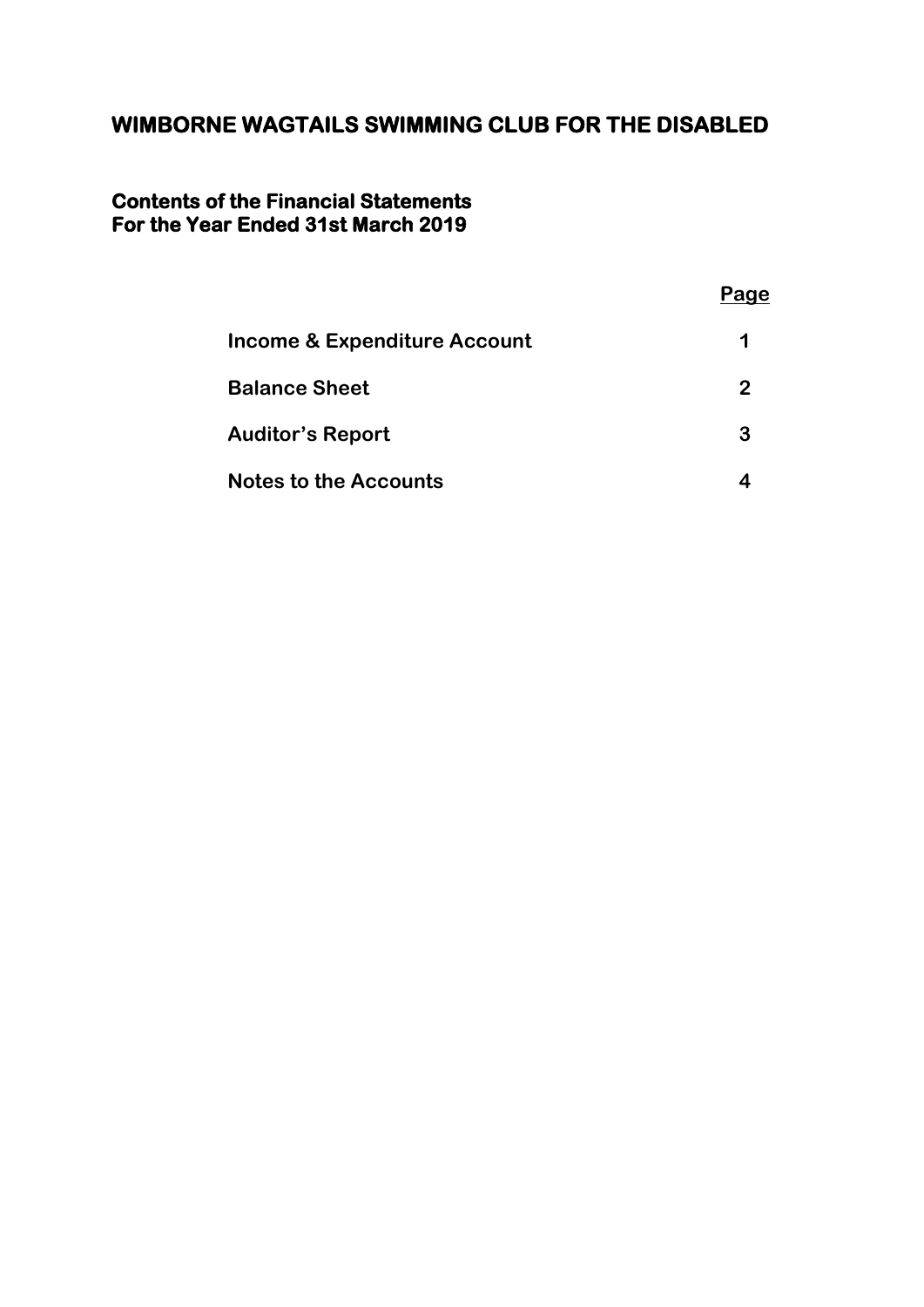#### **Income & Expenditure Account For the Year Ended 31st March 2019**

|                                                    | 2019 |            | 2018 |       |
|----------------------------------------------------|------|------------|------|-------|
|                                                    | £    | £          | £    | £     |
| <b>INCOME</b>                                      |      |            |      |       |
| <b>Donations</b>                                   |      | 824        |      | 306   |
| <b>Restricted funds</b>                            |      | 6812       |      | 3525  |
| <b>Subscriptions</b>                               |      | 542        |      | 1240  |
| <b>Gift Aid</b>                                    |      | 175        |      | 145   |
| <b>Sponsored Events</b>                            |      | 755        |      | 849   |
| <b>Fairs &amp; Tombolas</b>                        |      | 308        |      | 234   |
| <b>Social Events</b>                               |      | 1434       |      | 1955  |
| <b>Raffles</b>                                     |      | 352        |      | 265   |
| <b>Other</b>                                       |      | 485        |      | 555   |
| <b>Swim Passes</b>                                 |      | 1017       |      |       |
| <b>Interest</b>                                    |      | 38         |      |       |
| <b>Bournemouth Marathon</b>                        |      | <b>165</b> |      |       |
|                                                    |      | 12907      |      | 9074  |
|                                                    |      |            |      |       |
| <b>LESS EXPENDITURE</b>                            |      |            |      |       |
| <b>Gala Expenses</b>                               | 2388 |            | 359  |       |
| <b>Transport</b>                                   | 987  |            | 837  |       |
| <b>Swims</b>                                       | 1861 |            | 1350 |       |
| <b>Postage &amp; Stationery</b>                    | 138  |            | 150  |       |
| <b>Website, Advertising &amp; Promotions</b>       | 221  |            | 248  |       |
| <b>Social Events</b>                               | 2625 |            | 3032 |       |
| <b>Stock</b>                                       | 192  |            | 125  |       |
| <b>Vouchers, Gifts &amp; Engraving</b>             | 173  |            | 51   |       |
| <b>Insurance</b>                                   | 344  |            | 280  |       |
| <b>Training</b>                                    | 1515 |            | 375  |       |
| <b>Swim Equipment &amp; Badges</b>                 | 878  |            | 31   |       |
| <b>Helper expenses</b>                             | 344  |            | 474  |       |
| Accountancy                                        | 130  |            | 100  |       |
| <b>Meetings</b>                                    | 143  |            | 368  |       |
| <b>Costs fairs and Exhibitions</b>                 | 50   |            | 15   |       |
| <b>Entry Costs Fun Run</b>                         |      |            | 136  |       |
| <b>Depreciation</b>                                | 174  |            | 151  |       |
| <b>Other Expenses</b>                              | 566  |            | 184  |       |
| <b>Swim Equipment</b>                              |      |            | 1700 |       |
|                                                    |      |            |      |       |
|                                                    |      | 12729      |      | 9966  |
| <b>EXCESS OF INCOME OVER</b><br><b>EXPENDITURE</b> |      | <u>178</u> |      | (892) |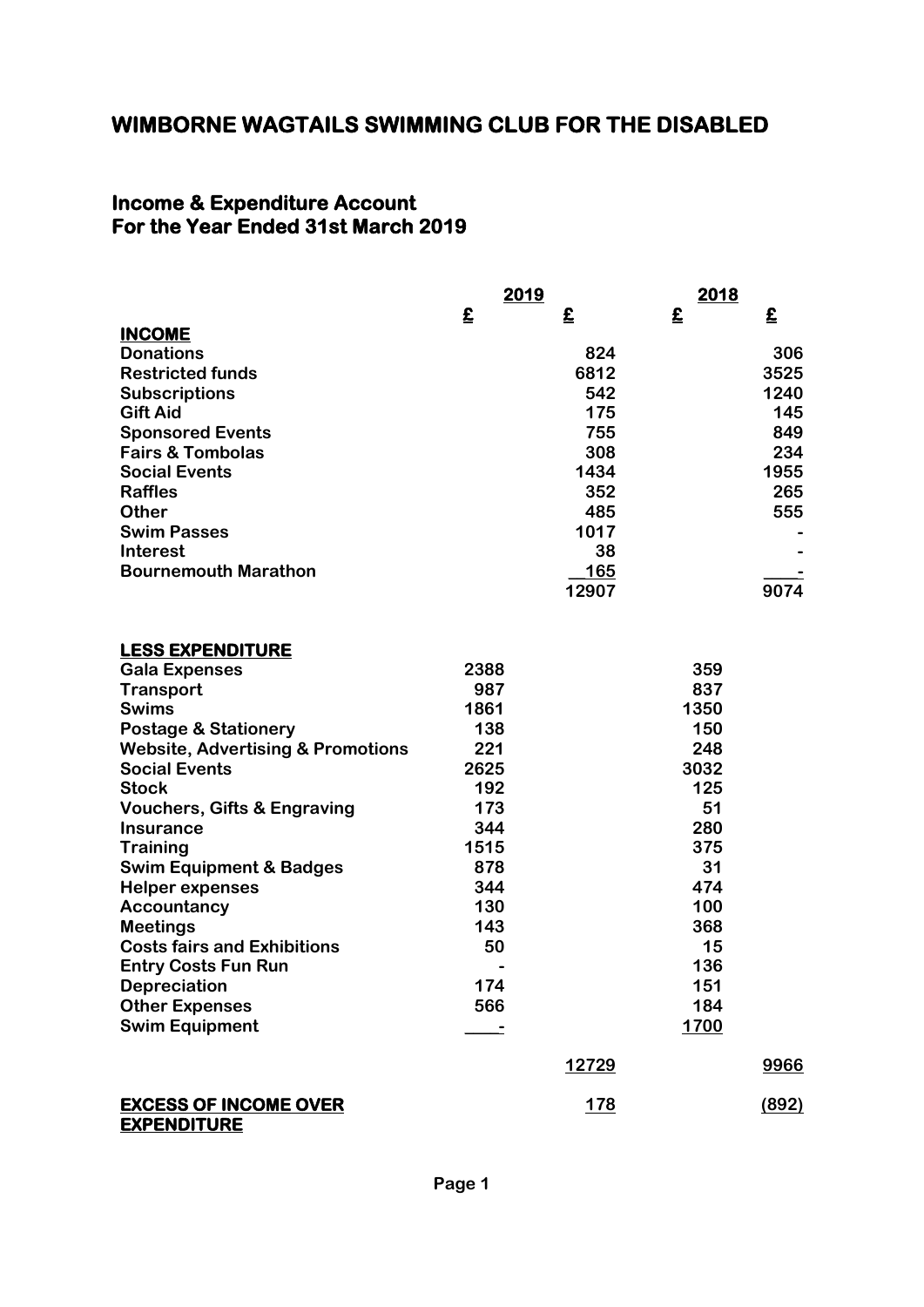### **Balance Sheet as at 31st March 2019**

|                                    | 2019         |                          | 2018  |       |
|------------------------------------|--------------|--------------------------|-------|-------|
|                                    | £            | $\boldsymbol{\hat{\Xi}}$ | £     | £     |
| <b>FIXED ASSETS</b>                |              | 588                      |       | 581   |
| <b>CURRENT ASSETS</b>              |              |                          |       |       |
| <b>Debtors</b>                     |              |                          | 200   |       |
| <b>Prepayments</b>                 | 570          |                          | 615   |       |
| <b>Cash at Bank</b>                | 10977        |                          | 17054 |       |
| <b>Cash in Hand</b>                | 121          |                          | 38    |       |
| <b>Stock</b>                       | <b>110</b>   |                          | 200   |       |
|                                    | <u>11778</u> |                          | 18107 |       |
| <b>LESS: CURRENT LIABILITES</b>    |              |                          |       |       |
| <b>Accruals</b>                    | 685          |                          | 347   |       |
| <b>Income in Advance</b>           | 40           |                          | 67    |       |
| <b>Restricted Funds</b>            | 4951         |                          | 11762 |       |
|                                    | 5676         |                          | 12176 |       |
| <b>NET CURRENT ASSETS</b>          |              | 6102                     |       | 5931  |
|                                    |              | 6690                     |       | 6512  |
|                                    |              |                          |       |       |
| <b>REPRESENTED BY:-</b>            |              |                          |       |       |
| <b>ACCUMULATED FUND</b>            |              |                          |       |       |
| <b>Balance at 31.03.2018</b>       |              | 6512                     |       | 7404  |
| <b>Less: Excess of Income over</b> |              | $-178$                   |       | (892) |
| <b>Expenditure</b>                 |              |                          |       |       |
| <b>Balance at 31.03.2019</b>       |              | 6690                     |       | 6512  |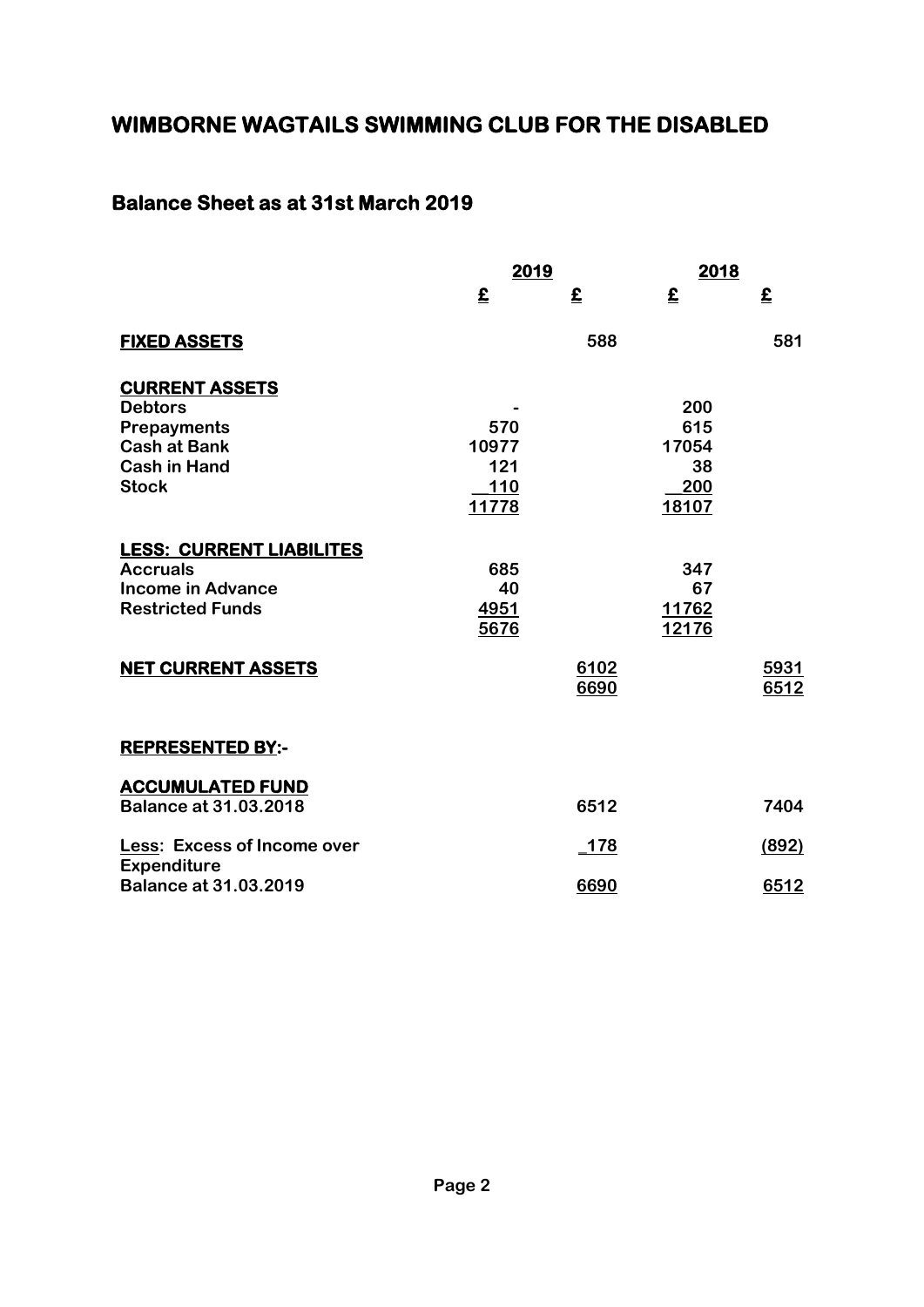### **AUDITOR'S REPORT TO THE MEMBERS OF WIMBORNE WAGTAILS SWIMMING CLUB FOR THE DISABLED**

**I certify that the Financial Statements for the year ended 31st March 2019 show a true and fair view of the state of affairs of the Club as at 31st March 2019 and the excess of expenditure over income for the year ending on that date.**

**L N Summerson – FMAAT (Licensed) 4 Eastbrook House East Street Wimborne Dorset BH21 1DX**